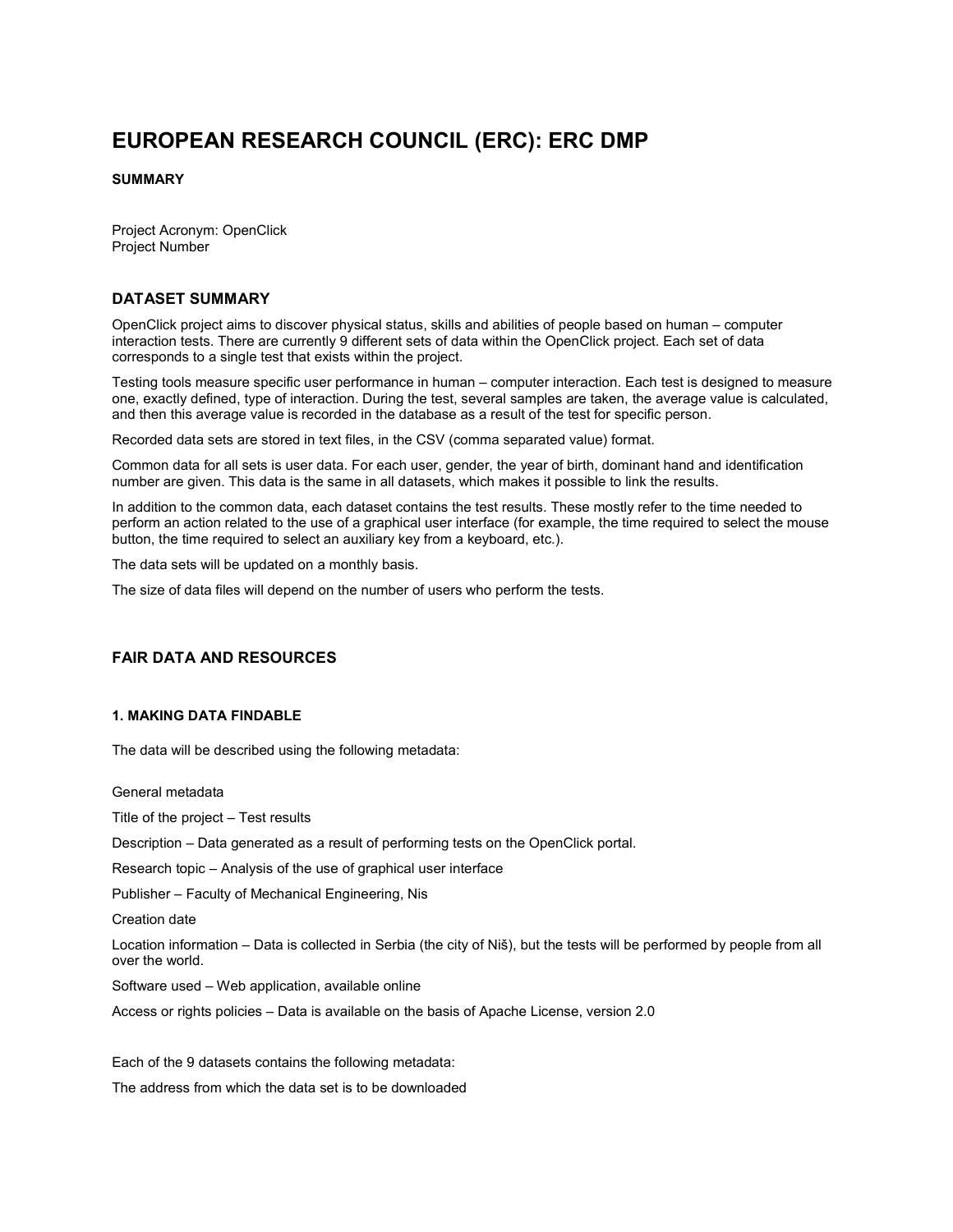Description **Originator** Contact person Keyword **Distribution** 

Data files downloaded are automatically created using the software. Dragan Mišić will be responsible for putting them on the portal.

File names will be chosen so that they reflect the test from which these results come from, but also the date of origin. Based on the date of creation, it will also be possible to determine the versions of the data files.

File names will be in the format:

OpenClick\_TestName\_yyyy.dd.MM.csv

## 2. MAKING DATA OPENLY ACCESSIBLE

All data are openly available. The data will be located on the OpenClick Web portal (www.openclick.rs) The files with the test results will be successively uploaded on the portal. Setting up new files will be done once a month.

No special tools are required to access the data, because the data are in text files (csv).

In the later phase of the project, consideration will be given to setting up data in one of the public repositories, such as Zenodo.

All data on users in the database are anonymous and will be published as such. The user is identified by a randomly assigned identifier. This identifier only serves to connect different results (data) with a particular person, which would facilitate data analysis.

## 3. MAKING DATA INTEROPERABLE

In order to enable interoperability between applications, each data set will be described in accordance with the DCAT-AP standard. JSON-LD script will be placed on each page. This enables interoperability, but also improves the ability to find information by the search engine.

As mentioned, the data will be available through the OpenClick portal.

The idea behind the creation of such data is to enable data analysis (primarily by different methods of machine learning). The format most commonly used in the application of machine learning is the CSV file and is therefore chosen as the format for storing data from the project.

In addition to unlabeled data in the project, it will also be possible to create tagged data, for example, if a a diagnosis is made for the user. In this way, the data may be able to be used to assist in the diagnosis or monitoring of the patient's recovery.

# 4. INCREASE DATA REUSE

The data will be available throughout the project, and later. The data will be available immediately after their collection and processing.

Data can be downloaded in accordance with APACHE LICENSE, VERSION 2.0.

In order to ensure the quality of data, prior to their publication, an analysis of the obtained test results will be carried out. Tests with detected irregularities will be discarded.

Title